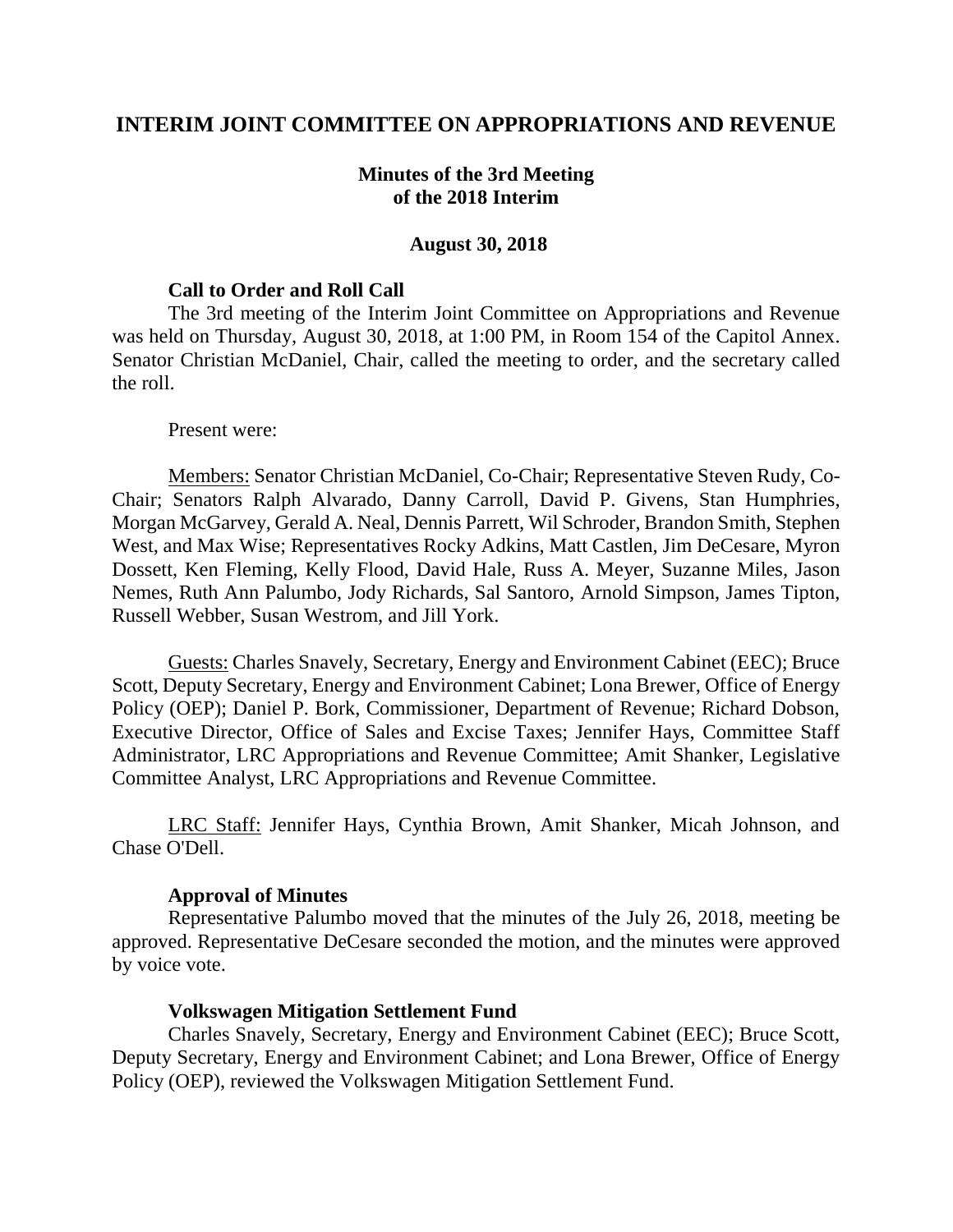Secretary Snavely testified that between 2009 and 2016, Volkswagen (VW) cheated on emissions testing for certain VW and Audi light duty diesel engines. A court settlement with the Department of Justice (DOJ) in 2016 provided funds for mitigating the adverse effects due to the NOx emissions that came from those engines. Approximately 3,621 vehicles registered in Kentucky were affected by the Volkswagen Settlement. Most of the affected vehicles were registered in the Louisville Metro area and Northern Kentucky area.

Secretary Snavely said that Volkswagen agreed to pay over \$14 billion to settle the litigation. Most of the funds were used to buyback or modify the specific vehicles that were involved. Secretary Snavely stated that \$2.7 billion was to be distributed to the states in proportion to the number of vehicles sold in those states for grants to remediate the effects of the excess NOx emissions. Kentucky's total allocation from the settlement is \$20,378,649. There is a 10 year time frame to expend the funds. The 10 year window started October 2, 2017.

Secretary Snavely testified that the intended use of the fund money is for mitigating ozone – which is a product of NOx emissions – and for the replacement of existing diesel engines. The Energy and Environment Cabinet (EEC) has proposed to allocate at least 80 percent of funds to transit bus grants. The EEC has also proposed that 15 percent of funds be allocated to expanding infrastructure for light duty zero emission vehicles.

Bruce Scott explained that the Volkswagen Mitigation Settlement funds cannot be appropriated and authorized without the express authority of the General Assembly.

In response to a question from Representative Miles, Secretary Snavely explained that diesel engines do not have to be replaced with a zero emission engine. In response to a follow-up question, Secretary Snavely stated that school buses are eligible to apply for the same funding as other public transit.

In response to a question from Representative Tipton, Bruce Scott said that the EEC needed clarification on whether or not the trust fund plan needed to be approved by the entire general assembly. In response to a follow-up question, Lona Brewer stated that over 500 comments were received in regards to the Volkswagen Mitigation Settlement Trust Fund. In response to another follow-up question, Bruce Scott explained that the trust mandates that priority is given to areas with the highest NOx emissions.

In response to a question from Senator West, Bruce Scott stated that the Governor designated the EEC to be responsible for developing the trust fund plan.

In response to a question from Representative Rudy, Secretary Snavely said that the fund money will remain for 10 years until it is approved for spending by the general assembly. In response to another question from Representative Rudy, Lona Brewer stated that there is no record on how much volume goes through every charging station in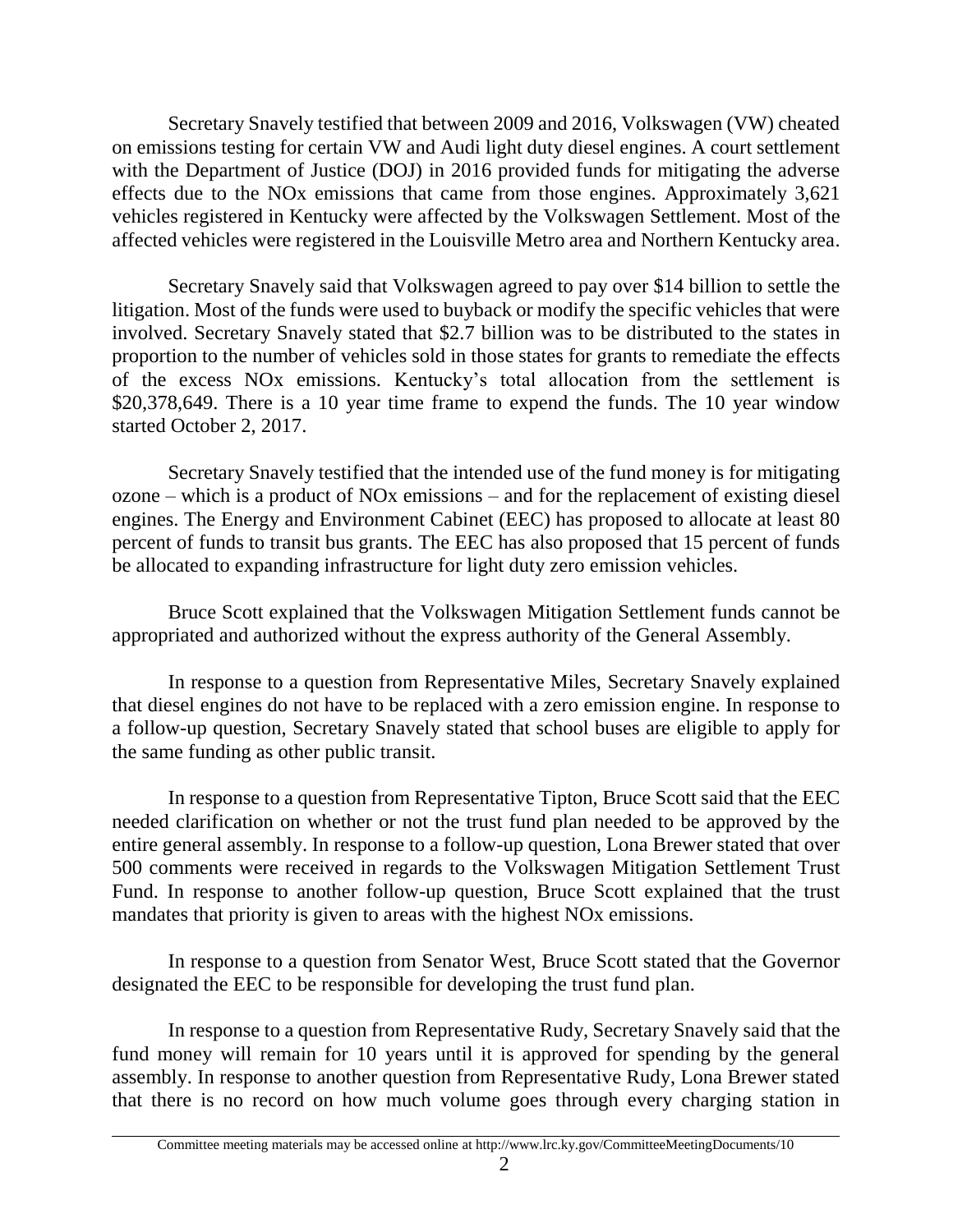Kentucky due to many of them being privately owned. Lona Brewer went on to say that some of the charging stations are generalized.

In response to Senator McDaniel, Secretary Snavely stated that increased energy demand would lower prices.

# **Sales Tax for Online Purchases**

Daniel P. Bork, Commissioner, Department of Revenue; and Richard Dobson, Executive Director, Office of Sales and Excise Taxes, reviewed House Bill 487, Wayfair, and sales tax for online purchases.

Commissioner Bork testified that the Supreme Court fundamentally changed the landscape for online retailers on June 21, 2018 with the Wayfair decision. He explained that House Bill 487 enacted a remote retailer economic nexus standard similar to South Dakota's. The Department of Revenue has put guidance on their website instructing retailers that meet the transaction or receipt thresholds to register for collection and remittance of Kentucky sales and use tax. Retailers have until October 1 to register for collection of sales and use tax.

Richard Dobson stated that there are seven Certified Service Providers (CSP) certified with the Streamlined sales and use tax governing board.

In response to a question from Senator McDaniel, Commissioner Bork stated that a retailer with a nexus in a non-streamlined state would have to collect sales tax on sales to someone located in a streamlined state. Commissioner Bork continued to say that a retailer with a nexus in a streamlined state would have to collect sales tax on sales to someone located in a non-streamlined state if that state had laws requiring collection of sales tax on online purchases.

In response to a question from Senator Carroll, Commissioner Bork testified that Kentucky has taken steps to identify retailers that are not registered. Richard Dobson testified that each member-state of Streamlined has access to a central database of registered retailers. In response to a follow up from Senator Carroll, Commissioner Bork stated that the punishment for non-compliance will be the same as it is with every other tax.

In response to a question from Senator McDaniel, Commissioner Bork stated that the Government Accountability Office (GAO) estimated Kentucky revenues ranging from \$93 million to \$140 million could be received from online retail sales tax. Commissioner Bork stated his belief that actual revenues would not be as high as predicted due to Kentucky already receiving revenues from some retailers voluntarily collecting and remitting sales tax through Streamlined.